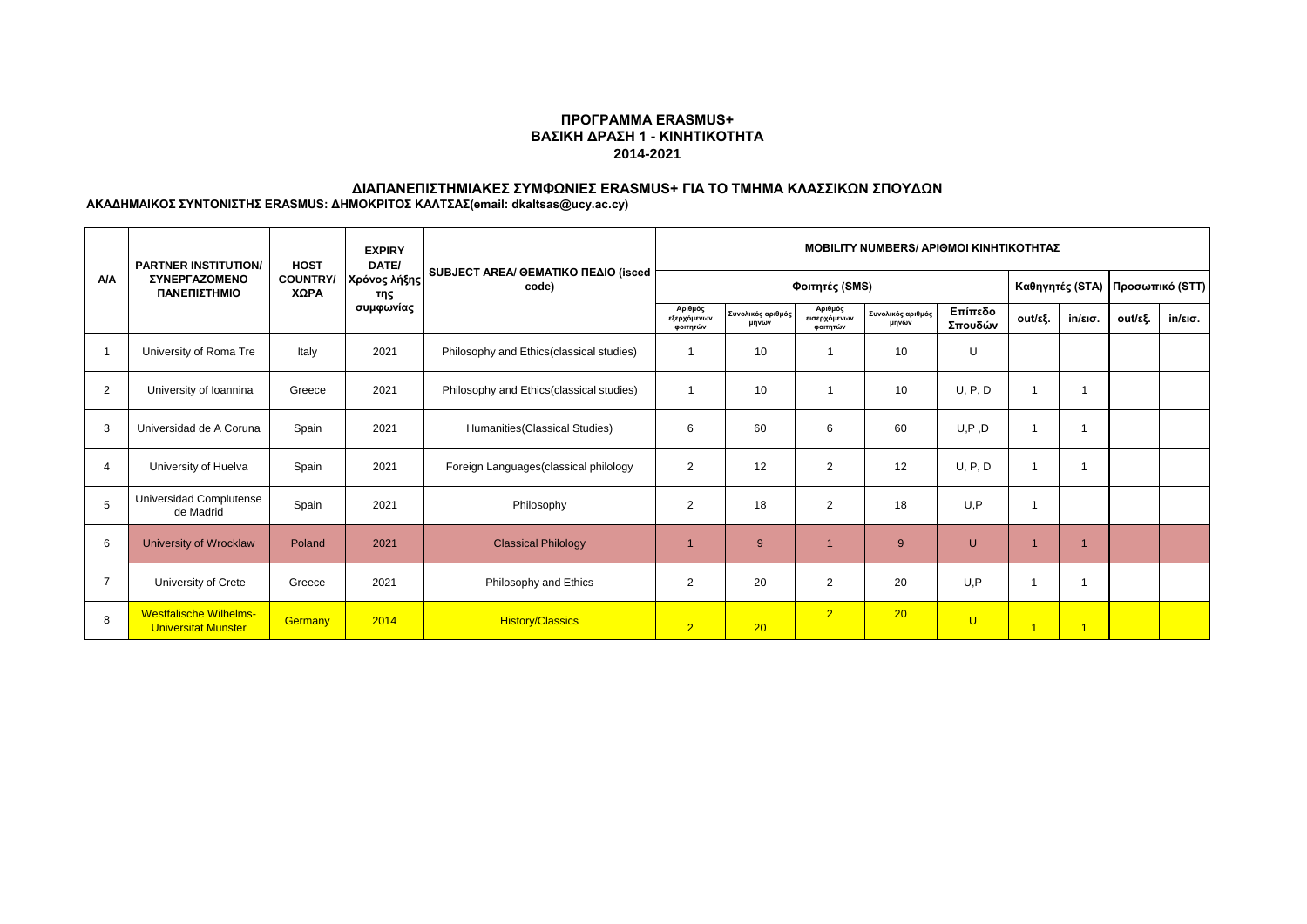## **ΠΡΟΓΡΑΜΜΑ ERASMUS+ ΒΑΣΙΚΗ ΔΡΑΣΗ 1 - ΚΙΝΗΤΙΚΟΤΗΤΑ 2014-2021**

# **ΔΙΑΠΑΝΕΠΙΣΤΗΜΙΑΚΕΣ ΣΥΜΦΩΝΙΕΣ ERASMUS+ ΓΙΑ ΤΟ ΤΜΗΜΑ ΚΛΑΣΣΙΚΩΝ ΣΠΟΥΔΩΝ**

**ΑΚΑΔΗΜΑΙΚΟΣ ΣΥΝΤΟΝΙΣΤΗΣ ERASMUS: ΔΗΜΟΚΡΙΤΟΣ ΚΑΛΤΣΑΣ(email: dkaltsas@ucy.ac.cy)**

| <b>A/A</b> | <b>PARTNER INSTITUTION/</b><br><b>ΣΥΝΕΡΓΑΖΟΜΕΝΟ</b><br>ΠΑΝΕΠΙΣΤΗΜΙΟ | <b>HOST</b><br><b>COUNTRY/</b><br>ΧΩΡΑ | <b>EXPIRY</b><br>DATE/<br>Χρόνος λήξης<br>της<br>συμφωνίας | SUBJECT AREA/ GEMATIKO ΠΕΔΙΟ (isced<br>code) | <b>MOBILITY NUMBERS/ APIOMOI KINHTIKOTHTAZ</b> |                            |                                     |                            |                    |                |                         |                                 |                   |
|------------|---------------------------------------------------------------------|----------------------------------------|------------------------------------------------------------|----------------------------------------------|------------------------------------------------|----------------------------|-------------------------------------|----------------------------|--------------------|----------------|-------------------------|---------------------------------|-------------------|
|            |                                                                     |                                        |                                                            |                                              | Φοιτητές (SMS)                                 |                            |                                     |                            |                    |                |                         | Καθηγητές (STA) Προσωπικό (STT) |                   |
|            |                                                                     |                                        |                                                            |                                              | Αριθμός<br>εξερχόμενων<br>φοιτητών             | Συνολικός αριθμός<br>μηνών | Αριθμός<br>εισερχόμενων<br>φοιτητών | Συνολικός αριθμός<br>μηνών | Επίπεδο<br>Σπουδών | out/εξ.        | $in/\epsilon$ ισ.       | out/εξ.                         | $in/\epsilon$ ισ. |
| 9          | <b>Universiteit Gent</b>                                            | Belgium                                | 2021                                                       | Foreign Languages (classical philology       |                                                |                            |                                     |                            |                    | -1             | $\overline{2}$          |                                 |                   |
| 10         | Uniwersytet Warminsko-<br>Mazurski W Olsztynie                      | Poland                                 | 2021                                                       | Philosophy and Ethics                        | $\overline{1}$                                 | 5                          | $\overline{2}$                      | 10                         | U<br>P             |                |                         |                                 |                   |
| 11         | Nicolaus Copernicus<br>University                                   | Poland                                 | 2021                                                       | Humanities (Classical Studies)               | $\overline{1}$                                 | 5                          | $\overline{4}$                      | 20                         | U.P                | $\mathbf 1$    | -1                      |                                 |                   |
| 12         | Albert-Ludwigs-<br>Universitat Freiburg im<br>Breisgau              | Germany                                | 2021                                                       | <b>Classical Philology</b>                   | 2                                              | 20                         | $\overline{2}$                      | 20                         | U                  | $\mathbf{1}$   | $\overline{\mathbf{1}}$ |                                 |                   |
| 13         | University of Perugia                                               | Italy                                  | 2021                                                       | Philosophy and Ethics                        | $\overline{2}$                                 | 12                         | $\overline{2}$                      | 12                         | U.P.D              | $\overline{1}$ | -1                      |                                 |                   |
| 14         | Universidad de Granada                                              | <b>Spain</b>                           | 2014                                                       | Philosophy                                   | $\overline{1}$                                 | 9                          | $\overline{1}$                      | 9                          | $\cup$             | $\overline{1}$ | $\overline{1}$          |                                 |                   |
| 15         | University College London                                           | <b>UK</b>                              | 2017                                                       | Philosophy and ethics (Classical studies)    | $\overline{2}$                                 | 20                         | $\overline{2}$                      | 20                         | U.P                | $\overline{1}$ | -1                      |                                 |                   |
| 16         | National and Kapodistrian<br>University of Athens                   | Greece                                 | 2021                                                       | Philosophy and Ethics                        | $\overline{2}$                                 | 10                         | $\overline{2}$                      | 10                         | U, P               | $\overline{1}$ | $\overline{1}$          |                                 |                   |
| 17         | University of Pardubice                                             | Czech<br>Republic                      | 2021                                                       | Philosophy and Ethnics                       | $\overline{2}$                                 | 10                         | $\overline{2}$                      | 10                         | U.P                | $\overline{1}$ | -1                      |                                 |                   |
| 18         | <b>New Bulgarian University</b>                                     | <b>Bulgaria</b>                        | 2021                                                       | Humanities (Classical Philology)             | $\overline{2}$                                 | 10                         | $\overline{2}$                      | 10 <sup>°</sup>            | U.P                | $\overline{1}$ | 1                       |                                 |                   |
| 19         | University of Patras                                                | Greece                                 | 2021                                                       | Philosophy and Ethics                        | 3                                              | 18                         | 3                                   | 18                         | U.P                | -1             |                         |                                 |                   |
| 20         | Democritus University of<br>Thrace                                  | Greece                                 | 2020                                                       | Humanities (Classical Philology)             | 2                                              | 10                         | $\overline{2}$                      | 10                         | U.P                | -1             |                         |                                 |                   |